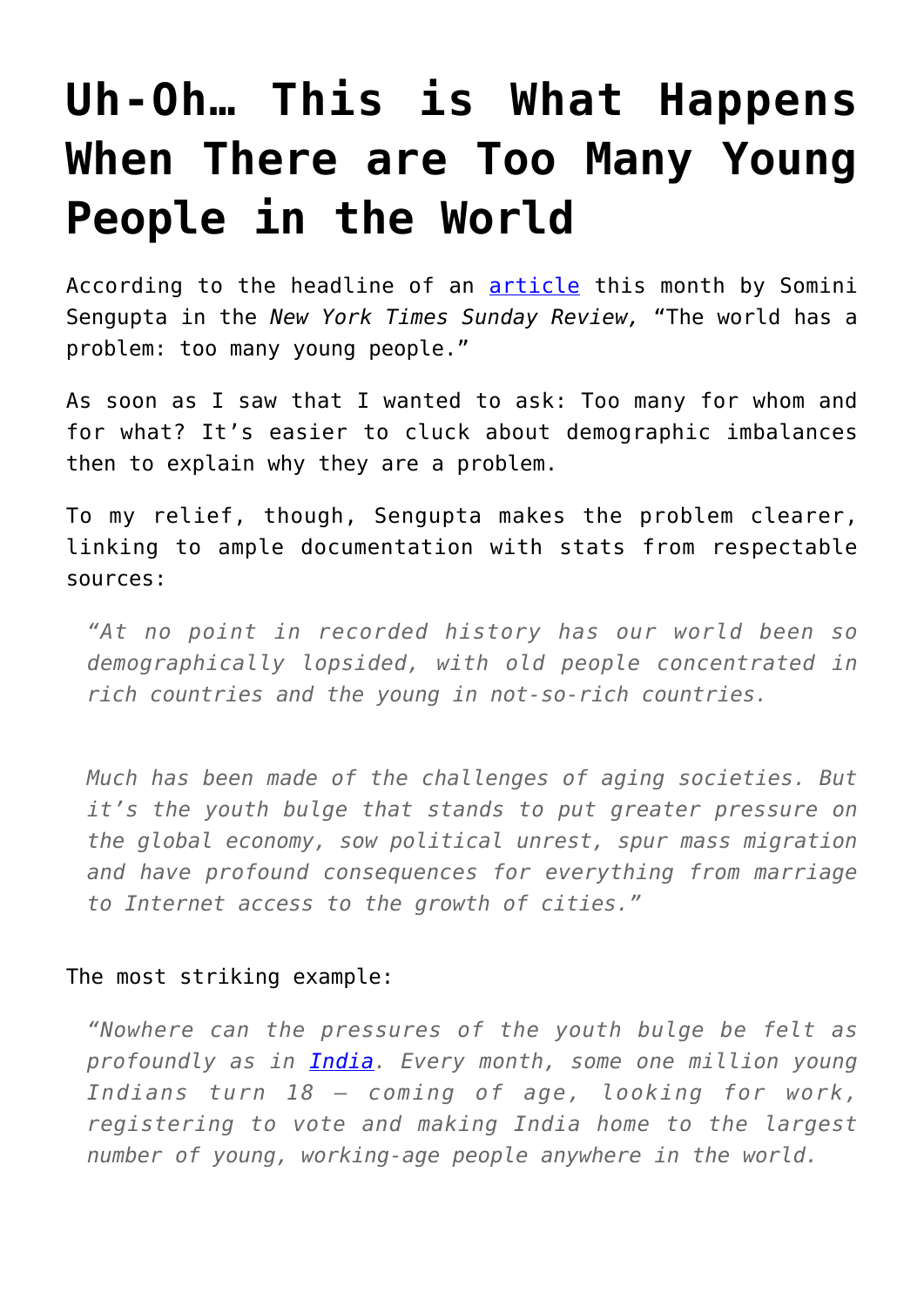*Already, the [number of Indians between the ages of 15 and](http://data.un.org/Data.aspx?d=POP&f=tableCode%3A22) [34](http://data.un.org/Data.aspx?d=POP&f=tableCode%3A22) — 422 million — is roughly the same as the combined populations of the United States, Canada and Britain."*

The main problem is that the burgeoning youth population in India and certain other countries has increasing access to education without a commensurate increase in job opportunities calling for such education. Their countries, while mostly growing economically, still lack sufficient investment and infrastructure to create meaningful, full-time jobs for such people. That is indeed a formula for political unrest, such as what we saw in the Arab Spring, and for mass migration to countries believed to offer greater opportunity.

But as Sengupta also notes, youth unemployment is just as great in the richer countries. So most of those unemployed or underemployed young people in developing countries aren't likely to fare much better by migrating to the "developed" world.

Another part of the problem is the gender imbalance:

*"In China, where girls have been systematically culled from the population, there were 34 million extra men in 2010, according to census data. In India, there are [17 million more](http://www.ncbi.nlm.nih.gov/pmc/articles/PMC4216492/) [men and boys](http://www.ncbi.nlm.nih.gov/pmc/articles/PMC4216492/) between the ages of 10 and 24. That makes the marriage market even more competitive, which puts a man without a good job at a major disadvantage. Many are bound to be bachelors for life — a potent formula for violence, some scholars say, especially against women."*

All this seems to add up to a problem without any clear solution.

To be sure, the article quotes a European expert who asserts that "A demographic arbitrage between aging societies with a shrinking work force and youthful societies would be good